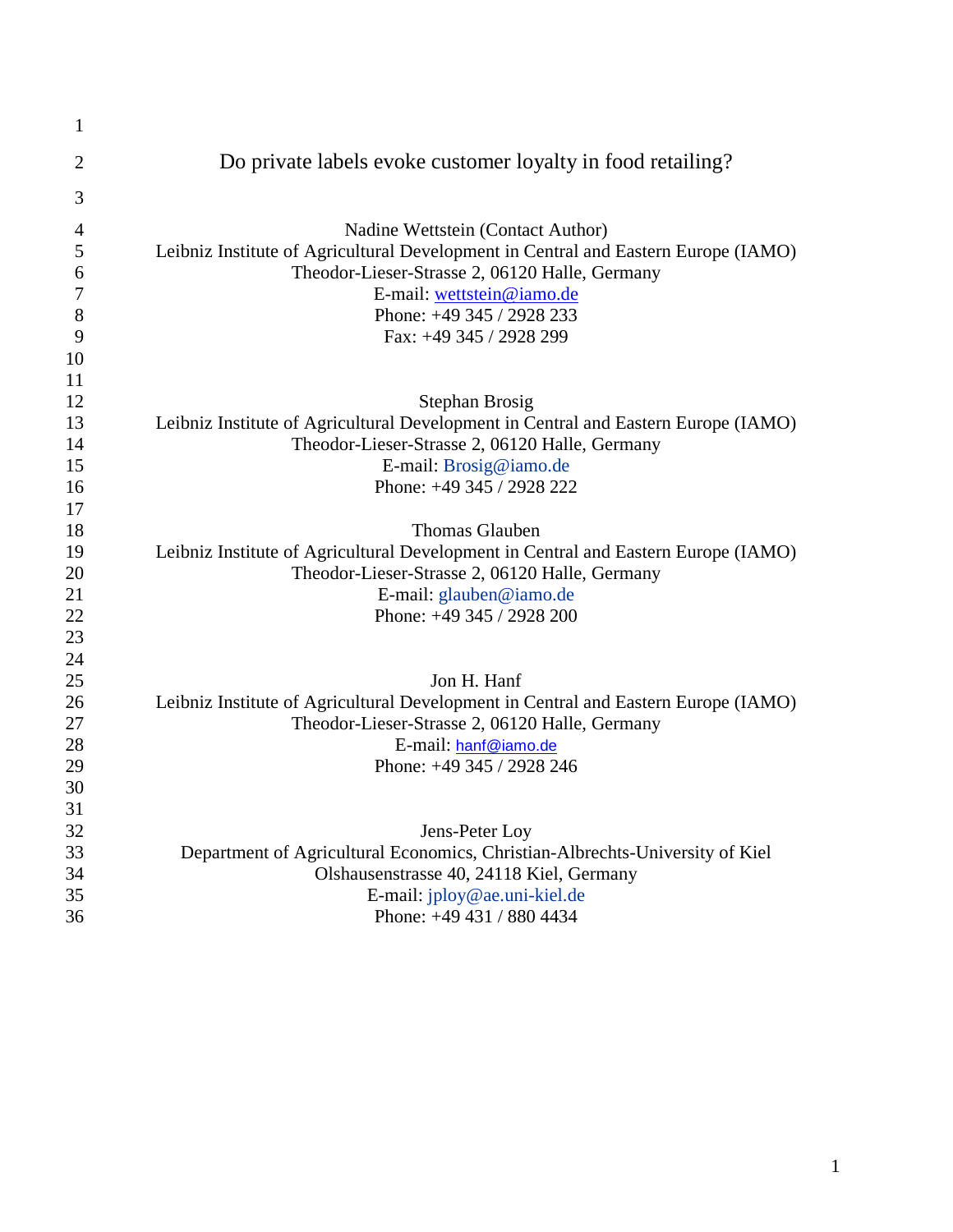37 Do private labels evoke customer loyalty in food retailing?

38

## 39 Executive summary

40 The increase of private labels in the food market and retailers' high expenditures for establishing 41 them raise one central question: Do consumers really consider private labels as "real" brands and 42 develop loyalty towards them. In this paper, we analyse a four year household panel data set on 43 frozen pizza purchases to study differences in consumers' repurchase behaviour between two 44 strong national brands on the one hand and private labels on the other hand. In sum, our results 45 show significant differences between national brand and private label buyers. First of all, we find 46 that suppliers of national brands are more capable of keeping consumers loyal to their brands 47 than retailers are. Moreover, we find that the effects of several household characteristics on 48 repurchasing behaviour differ between national brands and private labels. In doing so, we 49 recommend that retailers' marketing strategies have to address their target group. But we are 50 cautious with giving managerial implications because, as defined in the marketing literature, 51 brand loyalty is only one source of repeated purchasing behaviour. Some researchers point out 52 that it is also important to consider the underlying attitude. Thus, the definition of true brand 53 loyalty includes both a behavioural and an attitudinal component. Subsequently, this attitudinal 54 component needs to be tested. But this attitudinal component of brand loyalty can not be 55 observed directly by using panel data. This might be a challenge for further research. We think 56 that analyzing cross-buying effects or consumers' tolerance towards price increases could be a 57 possibility for future research.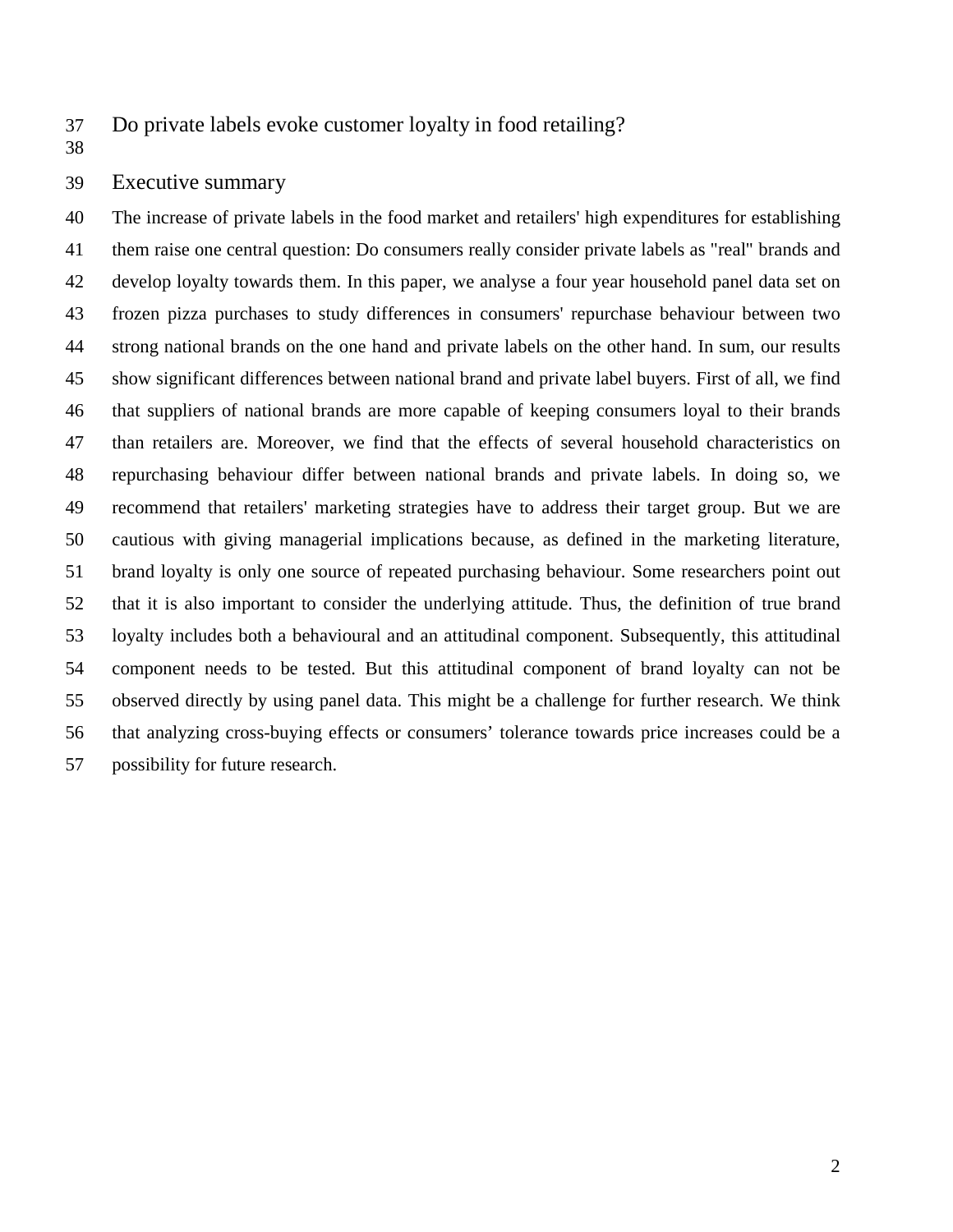58 Do private labels evoke customer loyalty in food retailing?

59

# 60 Abstract

61 The increase of private labels in food retailing and retailers' high expenditures for establishing 62 them raise one central question: Do consumers really consider private labels as "real" brands and 63 develop loyalty towards them. We analyse a four year panel data set on frozen pizza purchases to 64 study differences in consumers' repurchasing behaviour between two strong national brands and 65 private labels. In sum, our results show significant differences. However, the observable 66 repurchase behaviour can not fully reflect the attitudinal component of brand loyalty. So 67 subsequently, we present potential approaches to identify the underlying attitudinal component.

68

69 Keywords: food retailing, private labels, brand loyalty, panel data, hazard analysis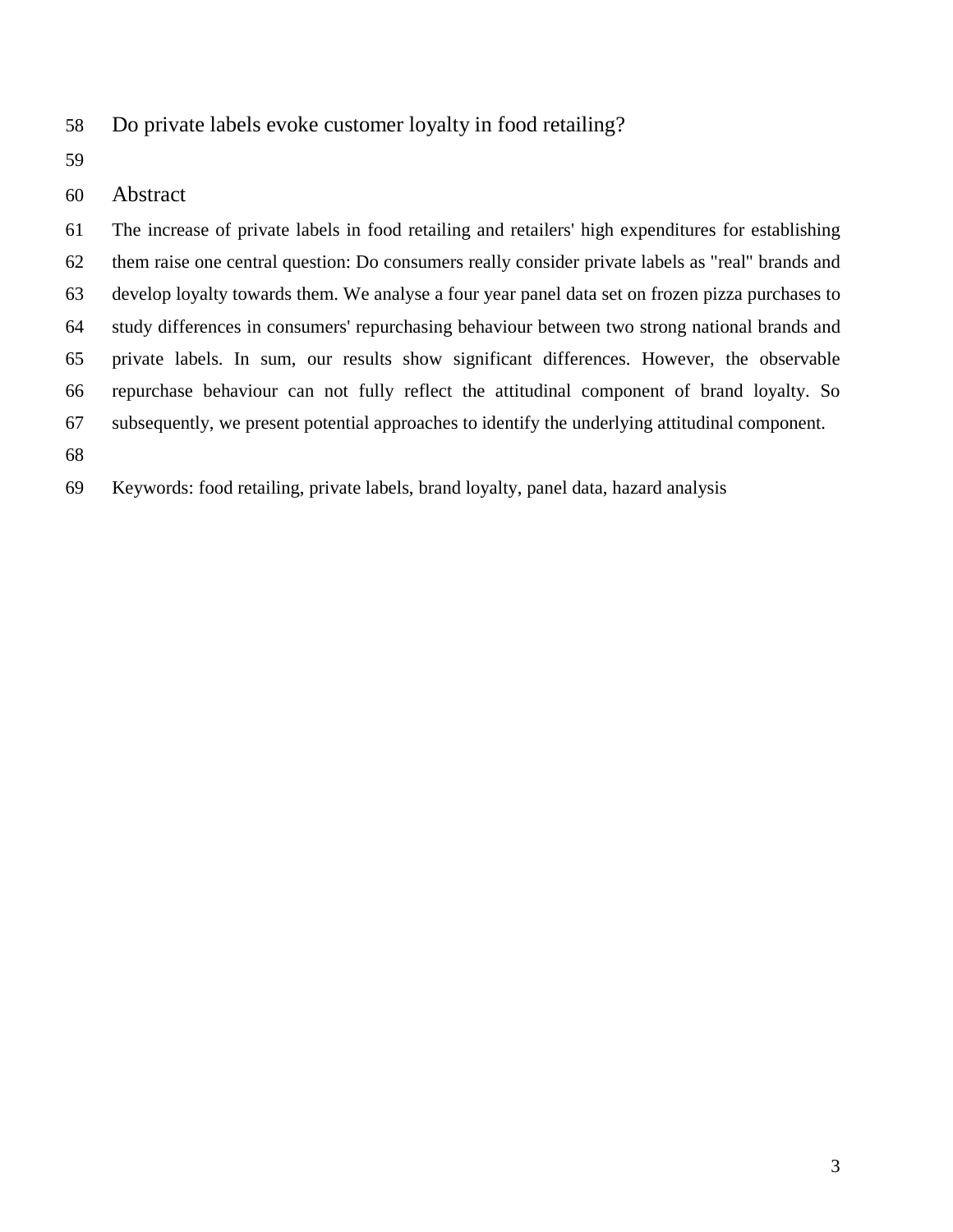70 Do private labels evoke customer loyalty in food retailing?

71

#### 72 Introduction

73 In most industrialised countries the food retail industry has been subject to great alterations in the 74 last two or three decades. During the 1970's food retailing companies could be largely qualified 75 as acting as the vicarious agents of the food processors. Over the course of time, retailers were 76 able to emancipate themselves, changing from being the extended arm of the processors to being 77 on equal footing with them (Nieschlag et al. 1994). Today, to some extent retailers dominate the 78 agri-food business. A major determinant for this development is the concentration process on the 79 retail level. In 2006 the top ten German retailers had a cumulative market share of about 87 80 percent. This is comparable to other European countries, for instance, Sweden, France, Belgium, 81 and Switzerland. The top ten retailers in all these countries had a cumulative market share of 82 more than 90 percent (BVL 2008). This concentration indicates that retailers face fierce 83 competition. Due to the fierce competition in the retail sector, retailers have to increase their 84 endeavours to distinguish themselves from their rivals to create loyal consumers who do not 85 switch to competing retailers. In this context a key concept is retail branding, i.e., many retail 86 firms establish retail brands (private labels) and convert their shop name to a brand itself. Thus, 87 for some years retailers have been using the instrument of retail branding more intensively, 88 mirroring a steady increase in the market share of private labels. As figure 1 demonstrates, 89 private labels play a major role in almost all European countries.

90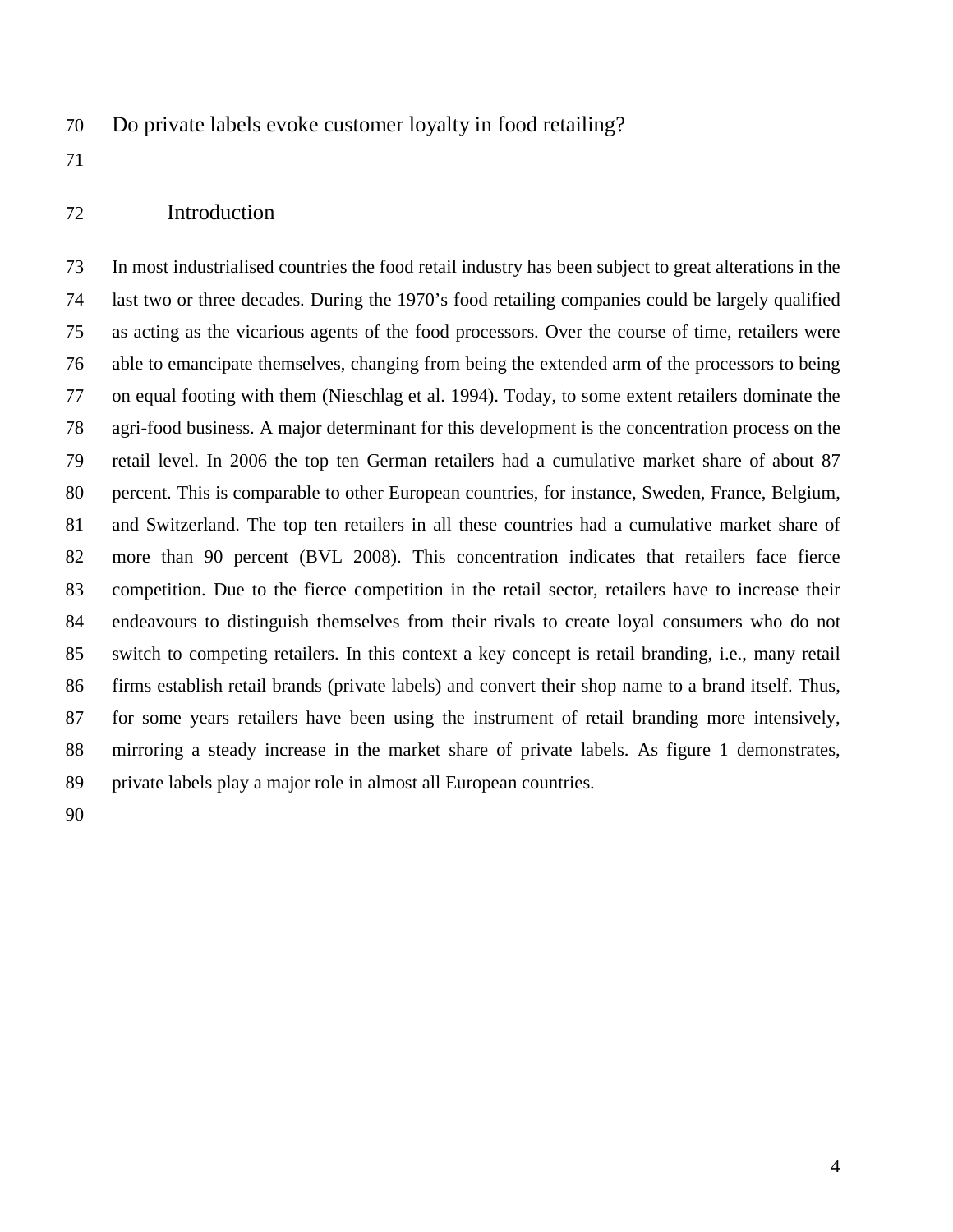91 Figure 1: Private labels by share in total volume of non-durable goods by country, PLMA 2008



- 92
- 93
- 94

95 During the past ten years, even growth of private labels is observable in the premium segment, 96 and nowadays in Germany retailers spend several hundred million euros annually on marketing. 97 These endeavours are aimed at achieving loyal consumer behaviour because loyal consumers, for 98 instance, are less likely to switch to competitors and they are more tolerant to increases in price 99 than non-loyal consumers (e.g., Reichheld and Sasser 1990, Reichheld and Teal 1996).

100 Gaining market share and simultaneously investing so much money into branding raise the 101 question of whether consumers consider private labels to be a "real" brand. In this paper we 102 address this question by analysing whether retailers are able to commit customers to their private 103 labels. More specifically, we use a panel data analysis to study whether we can identify 104 significant differences in consumers' repurchase behaviour between strong national brands and 105 private labels. To conduct our research aim, we proceed as follows. First we develop hypotheses 106 of how household characteristics influence repeat purchases of private labels as an indicator for 107 brand loyalty. The subsequent analysis is conducted for the German frozen pizza market. Over 108 ten years this market has experienced a dramatic increase in volume (Deutsches Tiefkühlinstitut 109 2008). The paper is finalised by discussing our results and presenting an outlook for further 110 research.

111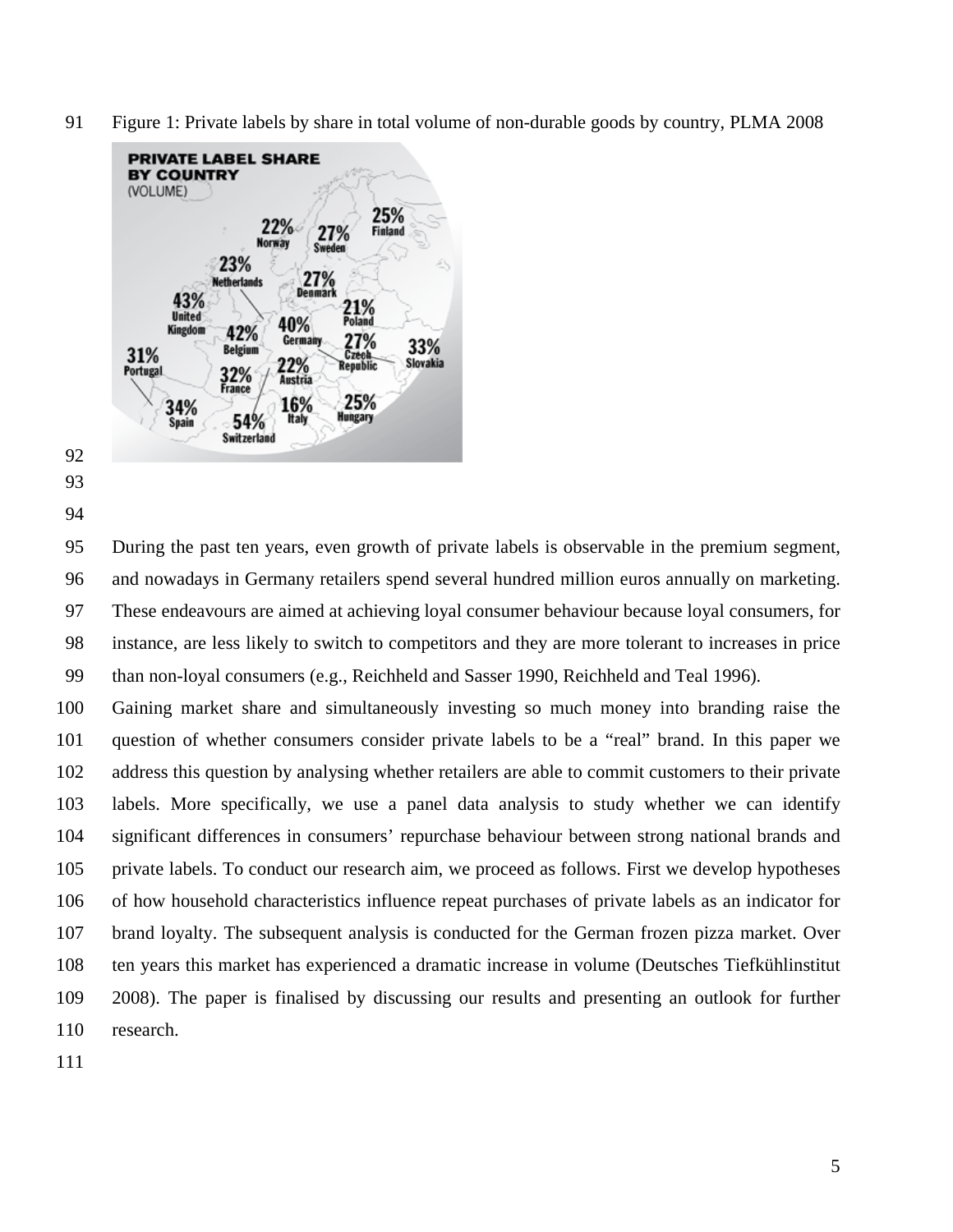## 112 Consumer patterns of loyal behaviour

113 In recent years it has been observed that consumers develop more heterogeneous demands for 114 sensory, health, process, and convenience qualities. As Gianluigi Zenti, executive director of 115 Academia Barilla, suggests, "The overall product quality is a problem. However, in the future the 116 quality of food will split into different directions: there will be one consumer segment that is 117 looking for higher quality and one bigger segment that is looking for lower quality at a lower 118 price. Before market was very homogenous and the overall quality was going up. To serve this 119 development is to segment … there will be also a big segmentation on the retailers' level. So 120 overall we are in a situation, where consumers are changing dramatically, because their 121 expectations are changing." (Hartl 2006). These changes in consumer behaviour lead to new 122 markets with specific consumer segments and new opportunities for providers of brands – 123 national brands and private labels – to capture these new markets as a result. Thus, it will be 124 more and more important to understand the characteristics of such a special consumer segment 125 and which of these characteristics influence brand choice and lead to repurchase. For instance, 126 which characteristics influence repurchase of private labels?

127 Several researchers (e.g., Allenby and Rossi 1991; Chiang 1991; Gupta and Chintagunta 1994) 128 have investigated this question. They have incorporated demographic characteristics in brand 129 choice models estimated using scanner panel data. Unfortunately, a general finding across 130 existing studies is that the impact of demographic variables on brand choice is neither strong nor 131 consistent. These findings are puzzling given that one would expect certain demographic 132 variables, such as income, to have some influence on brand choice behaviour. In their empirical 133 study Baltas and Doyle (1998) investigate the effects of several consumer characteristics, 134 preference heterogeneity, and choice dynamics on private label buying behaviour. This research 135 is the first to examine all these issues using panel data. Panels provide data on the actual 136 purchasing behaviour of consumers.

137 The empirical identification of permanent inter-individual differences suggests that there exist 138 two market segments of consumers interested in national brands and private labels, respectively. 139 The private label consumer is likely a "switcher" and not a "shopper" with a stable, narrow brand 140 repertoire. Examining the reasons for buying a private label, Baltas and Doyle (1998) note that 141 private label buyers shop more frequently. This finding leads to our first hypothesis.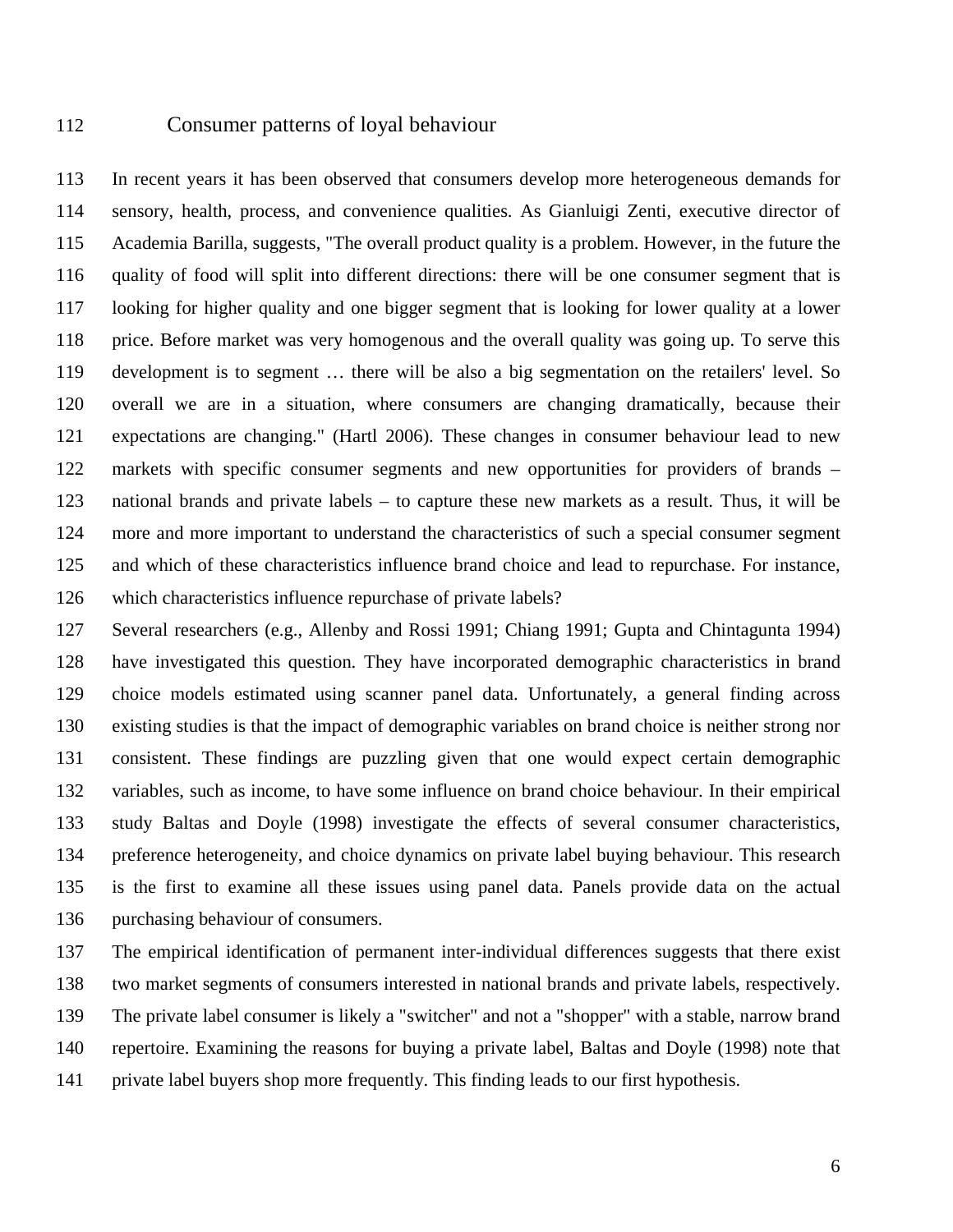142 H1: Frequent frozen pizza consumers have a higher tendency to repurchase private labels.

143 Furthermore, Baltas and Doyle (1998) have found that both price and consumer preferences 144 affect choices. Despite the common conjecture that a private label product is purchased solely 145 based on price, they find that some consumers buy private labels because they prefer them. This 146 no doubt reflects the serious quality improvements made by retailers in recent years as well as 147 the introduction of premium private labels. The study suggests that the private label consumer is 148 a price cautious but not promotion sensitive consumer. This leads us to our second hypotheses.

149 H2: Households with lower incomes have a higher tendency to repurchase private labels.

150 The lower price of private labels and a lack of advertising create an image that appeals to 151 particular consumers. Moreover, the promise of good quality at a reasonable price leads to our 152 third hypothesis.

153 H3: Larger household sizes have a higher tendency to repurchase private labels.

154 These hypotheses, derived from Baltas and Doyle's (1998) findings, lead to the implications that 155 managers can exploit this propensity by introducing bigger family sizes and bundle offers. The 156 results of Baltas and Doyle (1998) also show the limited sensitivity of private label consumers to 157 promotional price cuts. In this respect, managers of national brands should target price 158 promotions to their regular consumers since it is difficult to reduce the price advantage of private 159 labels and make private label consumers switch (Baltas and Doyle 1998).

160 Subsequently, we test these hypotheses by using household panel data, which include 161 information on household characteristics and their purchase behaviour. Hence, as suggested by 162 Richardson et al. (1996), we are able to employ a behavioural measure, so that the results will be 163 an approximation of real repurchase behaviour.

164 In this paper we consider repurchase behaviour as an approximate indicator of brand loyalty 165 because repurchase behaviour is a necessary condition of brand loyalty (Jacoby 1971), and those 166 consumers who repeatedly buy the same brand are less likely to switch to competitors. 167 Therefore, such a behaviour goes hand in hand with higher profit and success. As Assael (1984) 168 suggests, "Success depends not on the first purchase but on repurchase." For instance, those 169 consumers spread positive word-of-mouth advertising, and it has been shown that referrals are a 170 very important source of new consumers. Furthermore, they are more tolerant to increases in 171 price than non-loyal consumers, so firms can achieve a price premium (Reichheld and Sasser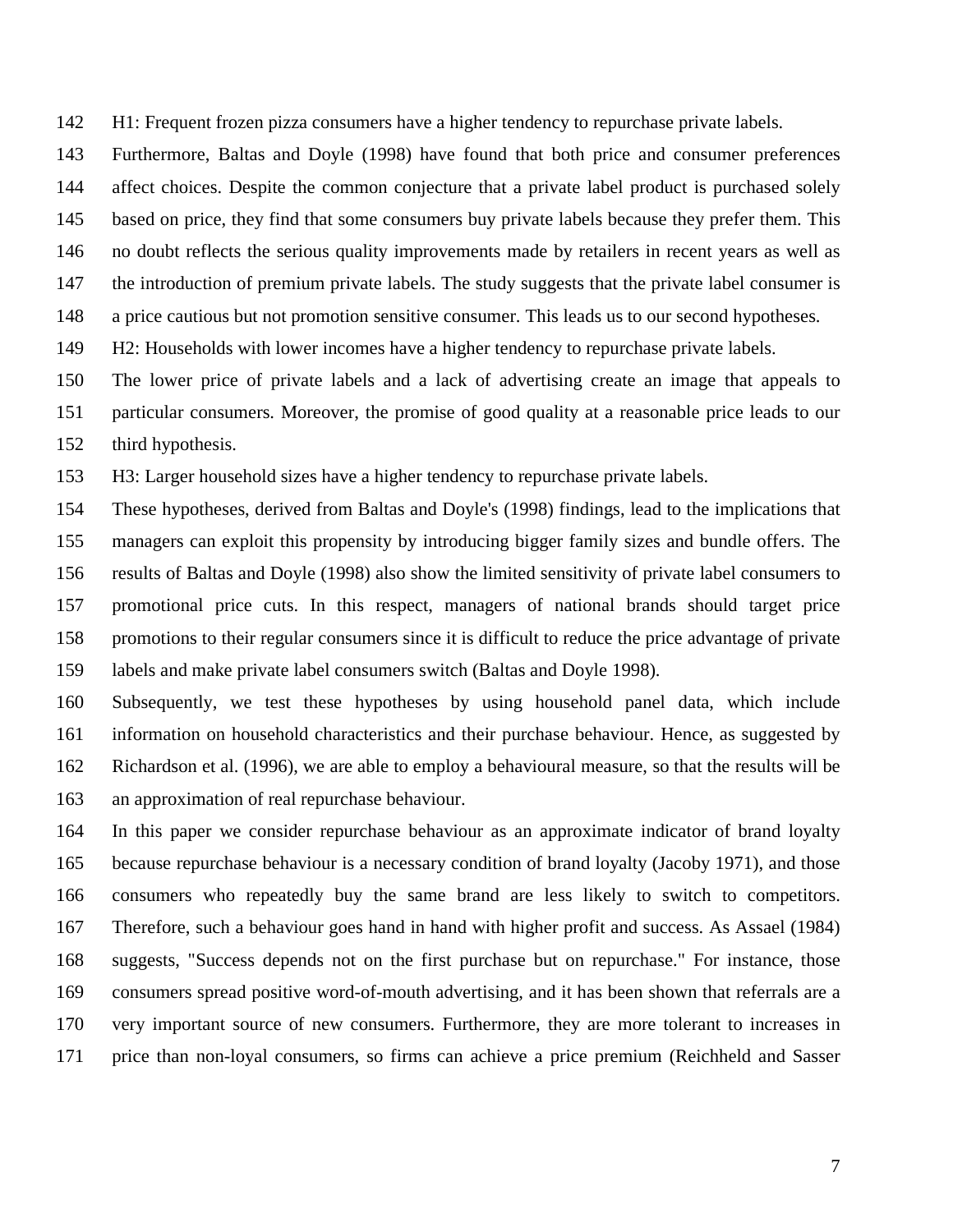172 1990, Reichheld and Teal 1996). Thus, there is no doubt that achieving loyal consumer 173 behaviour is one of the central goals for all firms.

174

# 175 Empirical analysis

176 In our analysis of German households' repurchase behaviour with regard to frozen pizza, we 177 focus on *repurchase periods*, i.e., periods of repeated purchases, of individual brands as 178 approximate indicators of brand loyalty. After introducing the data, we present our analytical 179 approach. It focuses on the question of whether the duration of repurchase periods as well as this 180 duration's determinants differ systematically between private labels and national brands. Results 181 are presented and discussed at the end of the section.

182

#### 183 Data

184 We use a panel data set on household food purchase in Germany over the period from January 185 2000 to December 2003. It is compiled from the 'ConsumerScan' panel of the GfK market 186 research group (GfK 2008). The 14.000 households in the sample are representative of the 187 German population, and they report purchases via scanner technique and by manual input of 188 additional information. The data reflect real purchase behaviours of individual households over 189 extended periods. Compared to qualitative interviews, these data have the advantage of reflecting 190 actual behaviour rather than consumers' statements on their attitudes, which often produces 191 biased measures. So, this panel data set is a good basis for measuring the repurchase behaviour 192 as an indicator for brand loyalty. Variables include prices and quantities of products and brands 193 bought, respectively as well as some information on the display and promotion of brands in the 194 store. In addition, the data set contains some demographic information on the household such as 195 household size, household income, and the age of the household head.

196 Our focus is on households that are frequent buyers of frozen pizza.<sup>1</sup> Two producers of frozen 197 pizza dominate the German market. In our sample 53 percent of packing units purchased carry 198 one of the national brands "Dr. Oetker" or "Wagner". Around 20 percent are products carrying

 $\frac{1}{1}$  Households remaining in the panel for less than 3 quarters and households that purchased less than 6 frozen pizzas per quarter on average during their lifetime in the panel are excluded from the analysis .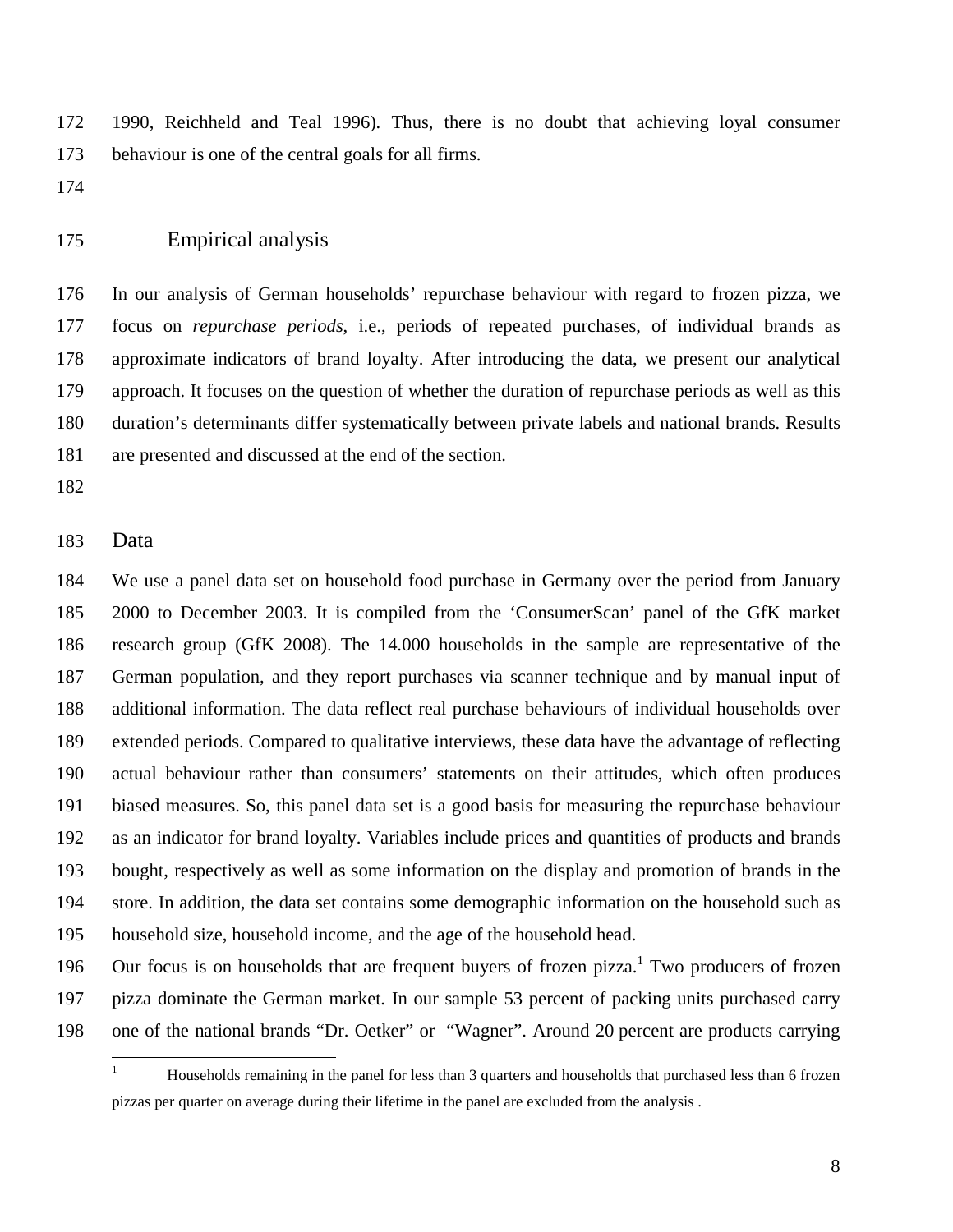199 private labels (retailer-owned brands). Although speaking of brands is not exact with respect to 200 the group of private labels, we will speak about three "brands" in this paper.

201

#### 202 Analytical approach

203 We analyse the length of repurchase periods as an indicator of loyalty to each of these brands, 204 highlighting the similarities and differences between them. We define a repurchase period as a 205 period (in days) spanned by at least two purchases of the brand with no purchases of any other 206 brand in between.<sup>2</sup> Observed repurchase periods range from one day to nearly the total 207 observation period of four years, but very long periods are rare: for the three brands considered, 208 97 percent of observed periods are below one year. Statistical analysis of the repurchase periods 209 observed needs to account for their nature as duration data. Their distribution can not be assumed 210 to be normal, and for many of the periods considered, we do not know their total length because 211 the beginning or the end or both could not be observed in the survey period (censored 212 observations). Hence, inference on the distribution of these duration data based on standard 213 measures of location and distribution (means, percentiles, variance, etc.) as well as regressions 214 using the duration as endogenous variable would yield biased results (e.g., Cleves et al. 2004). 215 Therefore, we use techniques of hazard analysis (survival analysis), which are appropriate in this context.<sup>3</sup> 216

217 In particular, we estimate hazard functions  $h(t, x)$ , which express the instantaneous probability 218 that a repurchase period ends after a duration of *t*, conditional on having lasted for that duration. 219 This conditional probability (hazard rate) is modelled as depending on duration *t* and a number 220 of household characteristics *x*, the covariates. From the information embedded in the hazard 221 function, we derive expected values of the duration of repurchase periods as well as time (and 222 covariate-) dependent probabilities of switching between brands. The hazard function provides a 223 convenient definition of duration dependence. In our context we speak of positive duration

 $\frac{1}{2}$  We consider periods of uninterrupted choice of the same brand as a reasonable proxy for periods of brand loyalty. An alternative definition has been tried defining terms of loyalty as those periods (of *a* days) in which at least *n* pizzas of the respective brand were bought and these represented at least *p* percent of all frozen pizzas purchased during that term. A period of loyalty is then understood as the time span incorporating consecutive terms of loyalty to the same brand. The definition we choose is superior in terms of clarity.

 $3$  For an exhaustive description of the methodology, see Kalbfleisch and Prentice (2002).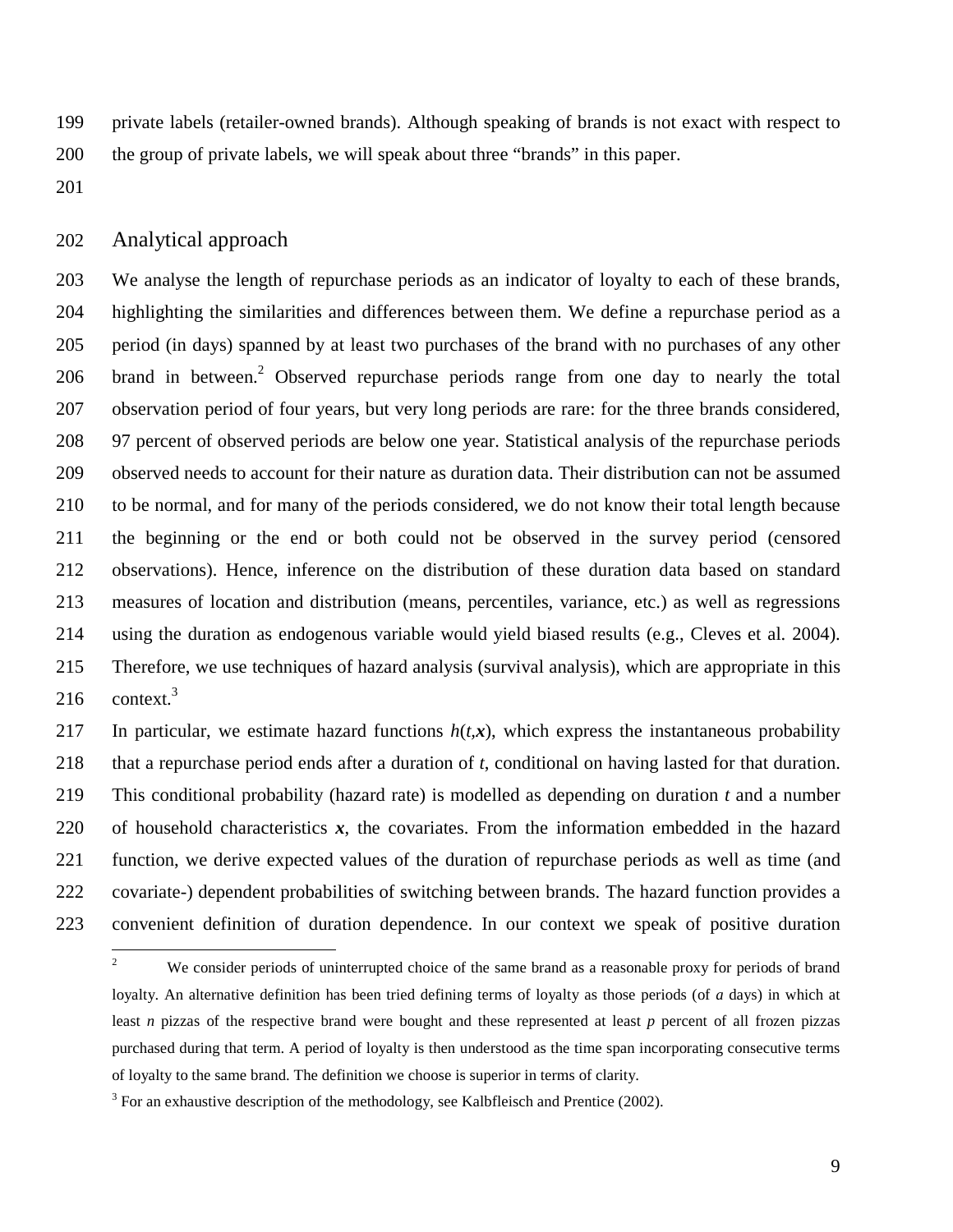224 dependence if  $h(t, x)$  increases with the length of the repurchase period ( $\partial h(t, x)/\partial t > 0$ ) and vice 225 versa. For the hazard function  $h(t, x)$  we choose the popular specification

226

$$
227 \qquad h(t, \mathbf{x}) = h_0(t) \exp(\mathbf{x} \beta_{\neq 0}) \tag{1}
$$

228

229 where  $h_0(t)$  represents the baseline hazard, i.e., the hazard rate after duration *t* with the covariates 230  $x_j$  at a reference level, usually their mean.<sup>4</sup> We speak of a proportional hazard model because 231 levels of *x* carry over to *h*() proportionally, i.e., independent of *t*. For the functional form of the 232 baseline hazard, we use the Weibull specification:

233

234 
$$
h_0(t) = pe^{\beta_0} t^{p-1}
$$
 (2)

235

 $\overline{a}$ 

236 The shape parameter *p* indicates duration dependence: A value below (above / equal to) unity 237 indicates negative duration dependence (positive / no duration dependence). The baseline hazard is jointly determined by  $p$  and the location parameter  $\beta_0$ <sup>5</sup> 238

239 From the information available in the data source, we have selected six household characteristics

 $x_i$  to test their relationship with repurchase behaviour as an indicator for brand loyalty (Table 1).<sup>6</sup> 240 241

<sup>&</sup>lt;sup>4</sup> This means that non-binary covariates are scaled to have a mean of zero.

<sup>&</sup>lt;sup>5</sup> The Weibull specification restricts  $h(t, x)$  to follow a path over the total range of *t*, which is uniformly determined by *p* and β. In particular it can not reflect any change from positive to negative duration dependence or vice versa. We find this restriction to be justifiable for our data by comparison with a less restrictive (semiparametric) Cox proportional hazard specification. Visual inspection of plots of the Cox functions indicate that the hazards are almost perfectly monotonous (decreasing). Moreover, the covariates' parameters do not differ much between the Cox and Weibull specifications. Approximating a Cox model by the parametric Weibull specification yields a gain in efficiency (provided the distributional assumptions are justified) and facilitates prediction of durations and hazard rates for the entire domain of *t*.

<sup>6</sup> Since cardinally scaled characteristics like net income or the age of the main earner are coded as categories in the data set and not all of these categories have the same width, their use as cardinal variables is inappropriate. We have recoded the strata to binary variables to achieve an appropriate yet parsimonious specification.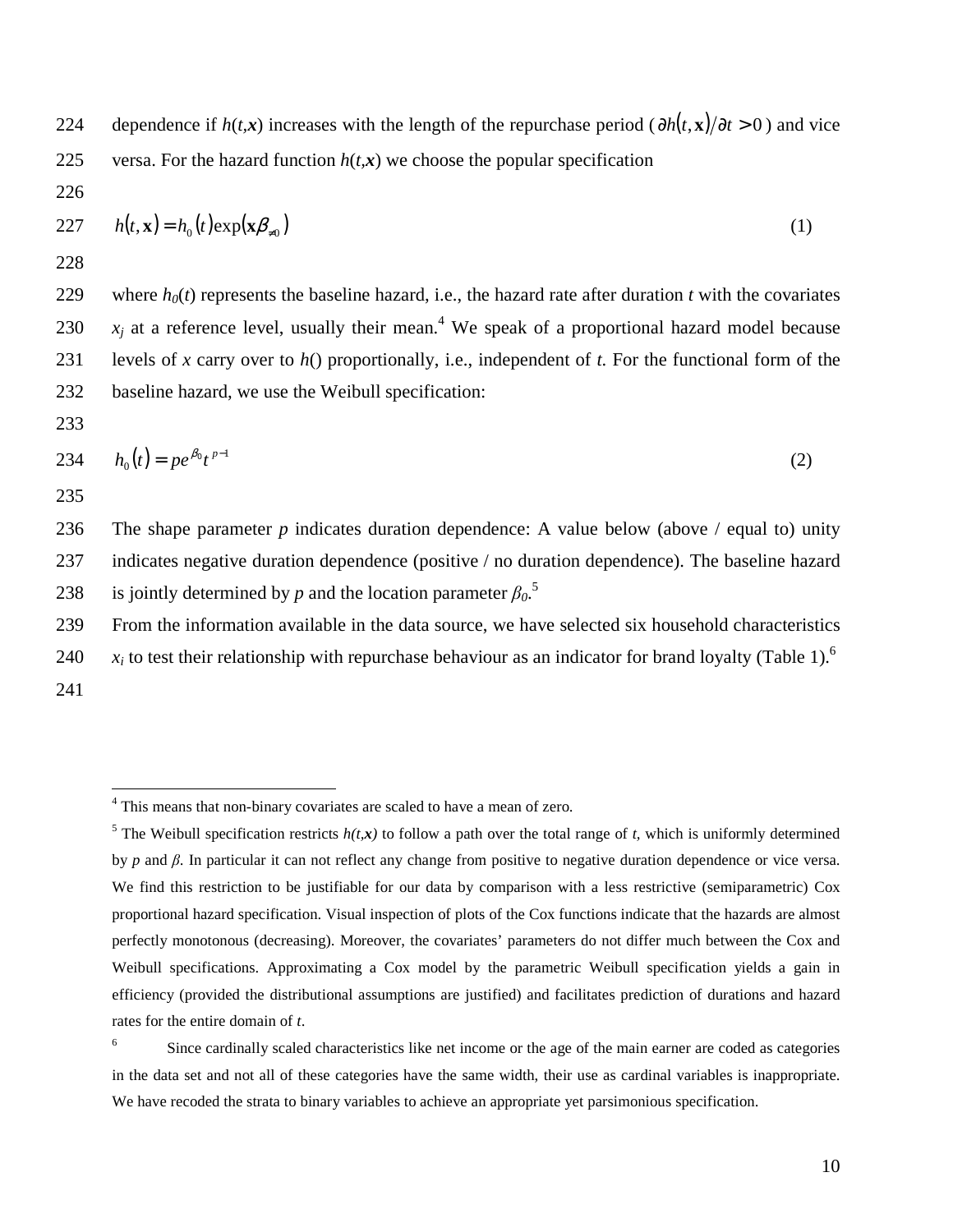242 Table 1: Household characteristics used as explanatory variables

| Characteristic                             | Variable        | <b>Type</b> | Definition                                                   |
|--------------------------------------------|-----------------|-------------|--------------------------------------------------------------|
| Household size                             | <b>HSIZE</b>    | numeric     | Number of household members                                  |
| Per Capita monthly<br>net household income | <b>LOWINC</b>   | binary      | Under 500€ per household member                              |
| Age of main earner                         | <b>YOUNG</b>    | binary      | Under 30 years                                               |
| Frequency of pizza<br>consumption          | <b>PPPO</b>     | continuous  | Number of pizzas (packaging)<br>units) purchased per quarter |
| <b>Family Type</b>                         | <b>FAM</b>      | binary      | Family with adolescent children                              |
|                                            | <b>MACOUPLE</b> | binary      | Middle aged couple/family without<br>children                |

243

244

245 The relative preference for a highly processed convenience product like frozen pizza likely 246 depends on economies of scale in consumption and on home time available. Hence, the 247 household size (HSIZE) and three variables specifying a household's position in the family life 248 cycle have been included as explanatory variables: the binary variables YOUNG indicating a 249 main earner aged below 30, as well as FAM and MACOUPLE, which indicate specific family 250 types. These variables can be used to test hypotheses about the influence of specific household 251 characteristics on repurchase behaviour, as our hypothesis 3 exemplifies. Per capita income is 252 considered a potential determinant of the choice between national brands and the usually lower 253 priced private labels (e.g., Dölle 2001), which will be used to test hypothesis 2. Finally, a 254 behavioural characteristic likely to be relevant for brand choice is the frequency of purchase of 255 frozen pizza (PPPQ), which can be used to test hypothesis 1. It ranges in the sample between the 256 set minimum of six and 80 pizzas per quarter with a mean of 12. Baltas and Doyle (1998) have 257 found the purchase frequency of tea to be related with the probability of choice of private labels.

258 We estimate three separate models for the three brands. Using the sample of all periods of

259 repurchasing Dr. Oetker pizza, we estimate the hazard function for ending Dr. Oetker repurchase 260 periods and proceed analogously with the two other brands.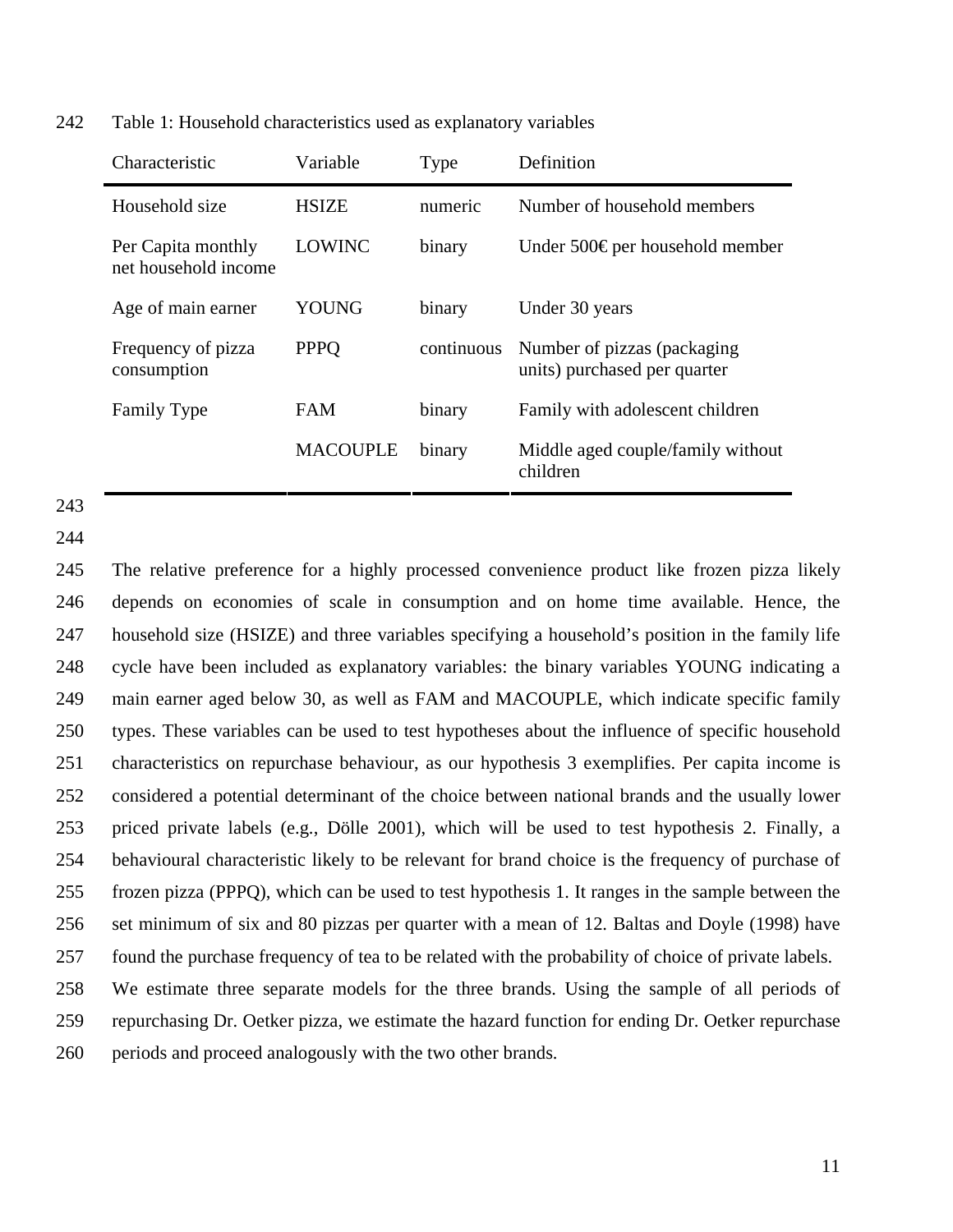# 261 Results and Discussion

262 The overall explanatory power of the models is confirmed by likelihood ratio tests. The null 263 hypothesis of a constant-only alternative is rejected at the .01 percent significance level. Results 264 on individual parameters are presented in table 2a. The deviation of the estimated parameters *p* 265 from unity signals the extent of duration dependence, which is significantly negative for the three 266 brands. The ending of a repurchase period, which usually means switching to a different brand, 267 becomes less likely the longer a consumer purchases a brand. The *p*-parameters for the two 268 national brands, Dr. Oetker and Wagner, are very similar (0.74 and 0.72) and indicate 269 considerable negative duration dependence. The value for the private labels (0.83) is 270 considerably closer to one, which means that the hazard rate decreases less rapidly with duration 271 compared to the national brands.

272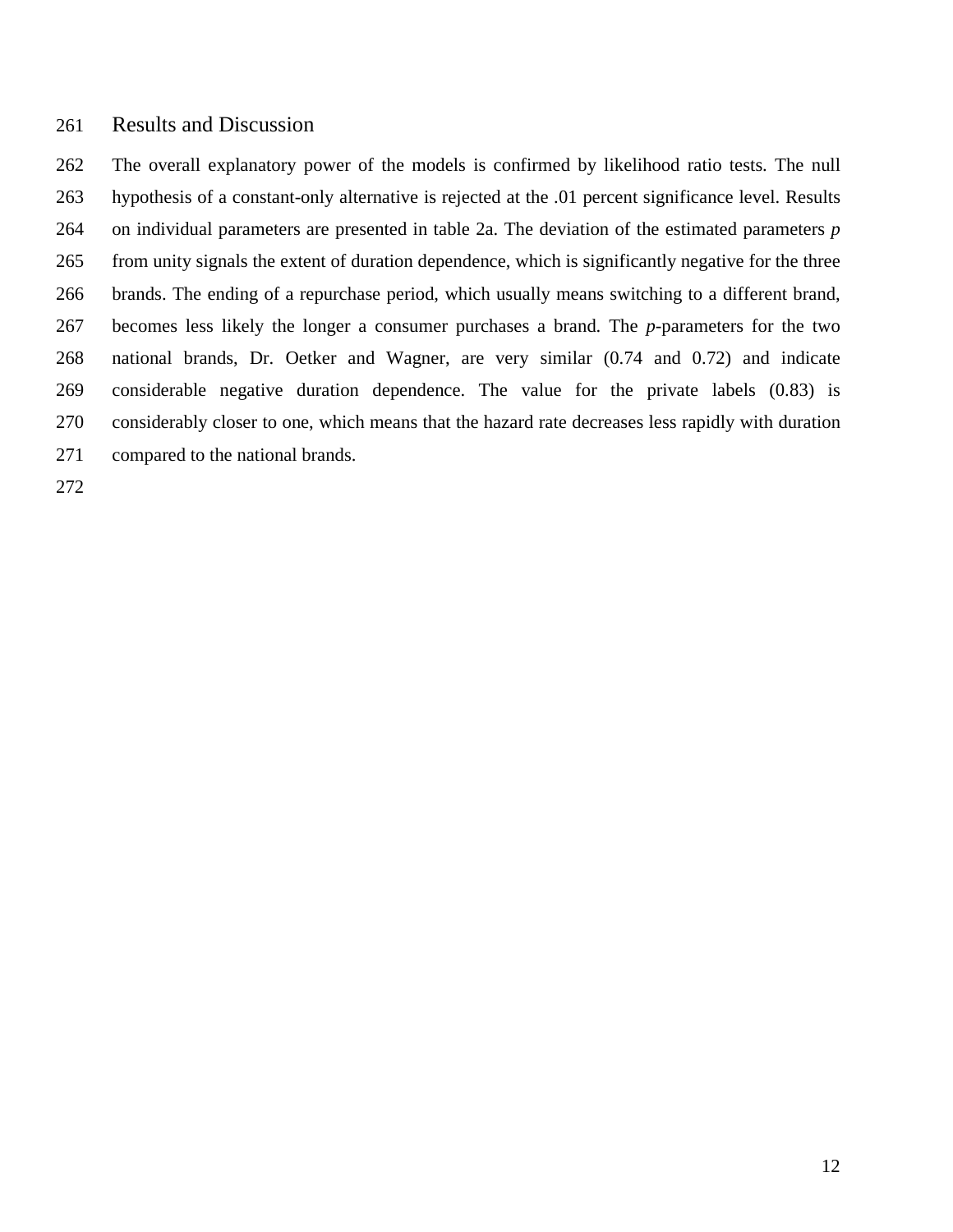|                                                                   | Dr. Oetker             |         | <b>Wagner</b> |         | <b>Private labels</b> |         |
|-------------------------------------------------------------------|------------------------|---------|---------------|---------|-----------------------|---------|
| <b>NOBS</b>                                                       | 11061                  |         | 7681          |         | 5281                  |         |
|                                                                   | a) Parameter estimates |         |               |         |                       |         |
|                                                                   | Coef                   | Std err | Coef          | Std err | Coef                  | Std err |
| Constant $(\beta_0)$                                              | $-3.23$                | .0576   | $-3.147$      | .067    | $-3.447$              | .080    |
| $\boldsymbol{P}$                                                  | .737                   | .0111   | .720          | .0128   | .828                  | .0163   |
| <b>HSIZE</b>                                                      | .021                   | .0186   | $-.104$       | .023    | $-113$                | .0220   |
| <b>FAM</b>                                                        | .127                   | .0646   | .104          | .0702   | $-115$                | .0470   |
| <b>MACOUPLE</b>                                                   | $-.218$                | .0897   | $-.035$       | .0105   | $-.230$               | .1666   |
| <b>LOWINC</b>                                                     | $-181$                 | .0946   | $-.115$       | .1249   | $-.037$               | .0862   |
| <b>YOUNG</b>                                                      | .286                   | .0670   | .039          | .0775   | .030                  | .0854   |
| <b>PPPQ</b>                                                       | .021                   | .0025   | .042          | .0032   | .055                  | .0040   |
| b) Predicted survivor function values after alternative durations |                        |         |               |         |                       |         |
| One day                                                           | 96.1%                  |         | 95.8%         |         | 96.9%                 |         |
| One week                                                          | 84.7%                  |         | 84.0%         |         | 60.5%                 |         |
| One month                                                         | 63.0%                  |         | 62.2%         |         | 28.7%                 |         |
| Six months                                                        | 17.7%                  |         | 17.8%         |         | 10.9%                 |         |
| One year                                                          | 4.7%                   |         | 4.9%          |         | 1.5%                  |         |
| c) Predicted durations                                            |                        |         |               |         |                       |         |
| Median of pred.<br>durations                                      | 47                     | 10,0    | 49            | 11,7    | 45                    | 11,4    |
| Mean of pred.<br>durations                                        | 94                     | 19,8    | 100           | 23,9    | 77                    | 19,7    |

273 Table 2: Estimation results (Source: own computations from GFK ConsumerScan data)

274 Note: Coefficients in **bold types** are significantly different from zero (from one in the case of *p*) at 10% level.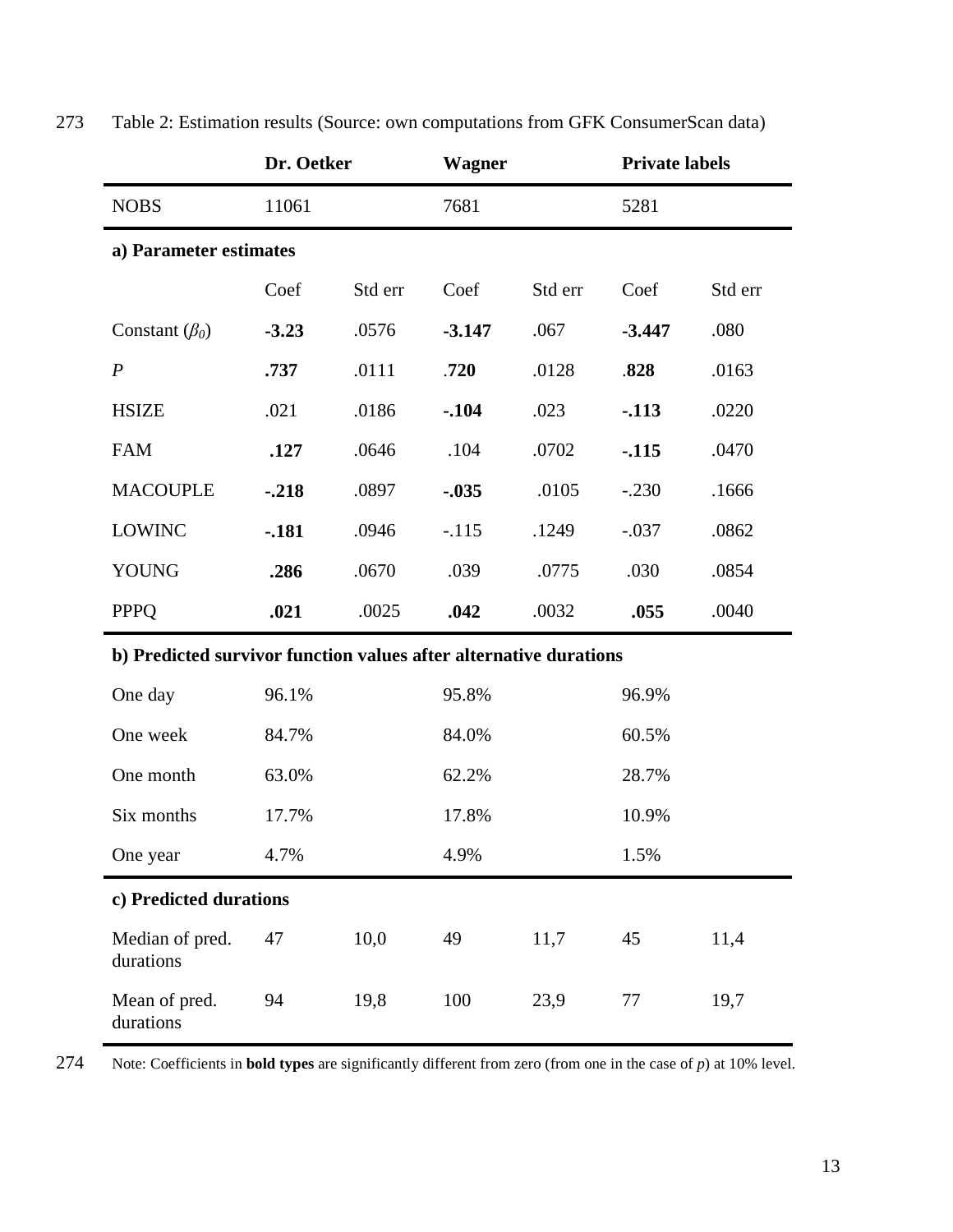- 275 However, instead of further discussing baseline hazard rates, we now switch to (baseline) 276 survivor functions, which reflect the same information in an intuitively more accessible form. 277 The survivor function indicates the probability that a repurchase period lasts for longer than a 278 given duration  $t^{\prime}$ . Figure 2 depicts the survivor functions for the three brands and durations up to 279 400 days. The survivor function is downward sloping by definition; hence, this property does not 280 tell us about duration dependence. However, this is reflected by its curvature: a concave 281 survivor ( $\frac{\partial^2 h}{\partial t^2}$  < 1) signals negative duration dependence and vice versa.
- 282 Figure 2: Survivor function: Probability of repurchase periods exceeding a given duration



283 284

 $\overline{a}$ 

285 The probability of repurchase periods longer than one day is around 96 percent for the three 286 brands. The decrease over duration follows a virtually identical pattern for the two national 287 brands, Dr. Oetker and Wagner. After six months the survivor decreases to 18 percent (see 288 Table 2b). Experts consider a repurchase period of six months to be the minimum duration to 289 speak of loyal behaviour (survey among 19 practitioners in food retailing, which we conducted

<sup>&</sup>lt;sup>7</sup> For the Weibull specification the baseline survivor function is  $S(t) = \exp(-\exp \beta_0 t^p)$ .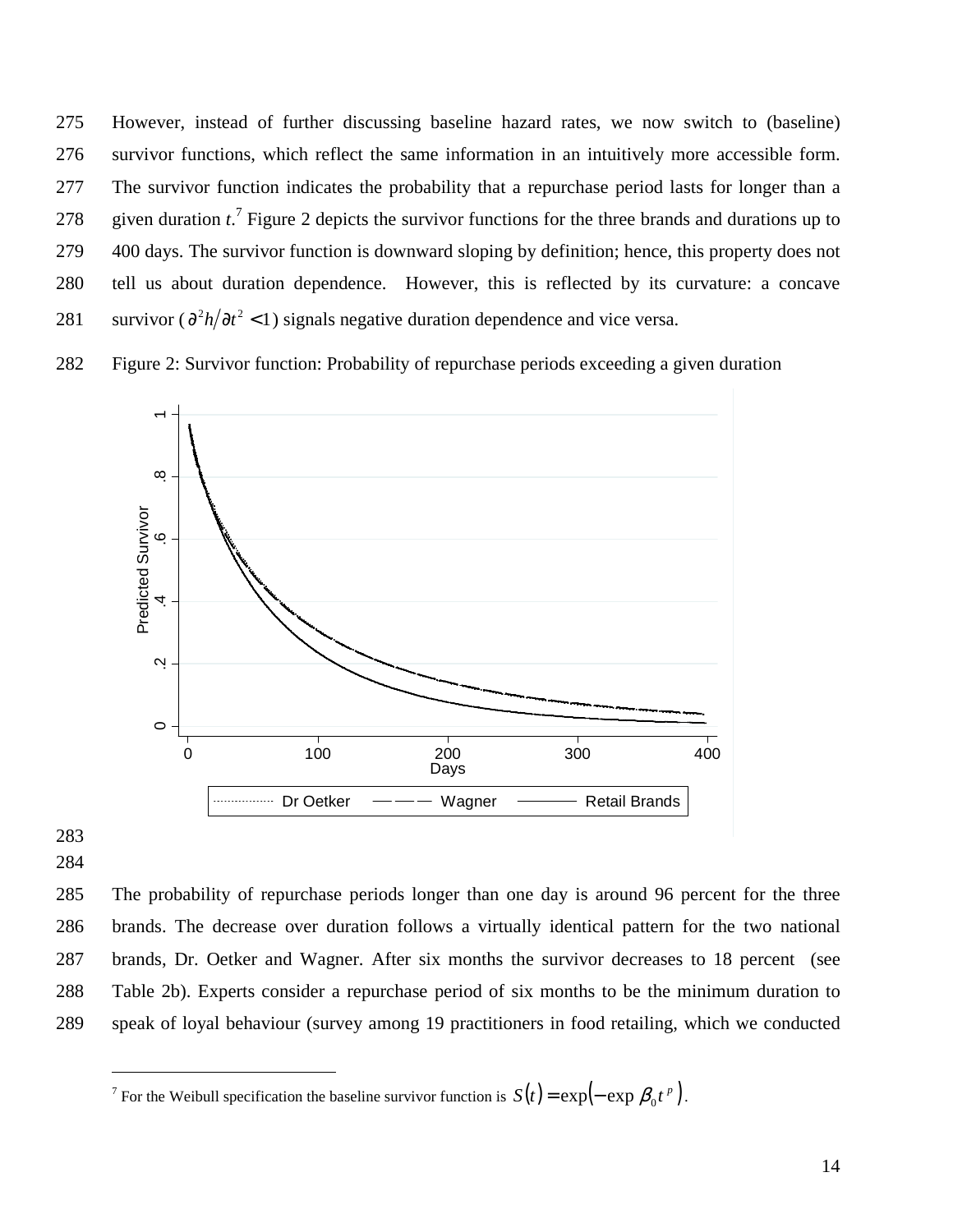290 on the "European Food Talk," Duesseldorf in October 2008). Hence, according to this definition, 291 18 percent of the national brand buyers can be considered loyal. In contrast, this figure is only 11 292 percent for private label consumers. While there is no difference for short durations, long periods 293 of repeated purchases are more likely for buyers of the national brands than for consumers 294 buying private labels. We can conclude that suppliers of national brand pizza can expect their 295 customers to show more brand loyalty than suppliers of private labels can. Such a striking 296 difference means that suppliers of national brands are more capable of keeping consumers loyal 297 to them than retailers are. A possible explanation could be that they better address their target 298 group in marketing strategies.

299 Another informative description of repurchase periods, carrying the same parametric 300 information, is their expected duration (see Table 2c). It reflects the approximate length of a 301 typical period of loyalty to a brand and is computed as median/mean value (over all spells) of 302 durations predicted from the estimated hazard functions. (Arithmetic means are roughly twice 303 the value of the median because very few very long periods exert a strong positive bias. They 304 are, hence, no values to be typically encountered in the sample.) The expected duration of 305 repurchase periods (median) is 45 days for the private labels and 47 (Dr. Oetker) and 49 306 (Wagner) days for the national brands, reflecting the same ranking as the survivor functions. 307 Again we find that median (and mean) durations are longer for national brands than for private 308 labels.

309 The impact of household characteristics on the repeated purchase behaviour of pizza buyers is 310 reflected in the coefficient estimates shown in Table 2a. In the proportional model hazards at all 311 durations are shifted proportionally by changes in the characteristics variables. The coefficients 312 of the binary variables (FAM, MACOUPLE, LOWINC, YOUNG) represent a factor shifting the 313 hazard for the particular group relative to the baseline hazard. For the cardinal variables (HSIZE, 314 PPPQ) coefficients refer to a one-unit change of the variable. To give an example, the parameter 315 value of 0.127 for "families with adolescent children" (FAM) in the Dr. Oetker column indicates 316 that those households among the Dr. Oetker consumers belonging to this group have a 13 percent 317 higher hazard to switch to other brands than the average of the population not belonging to this 318 group.<sup>8</sup> To ease interpretation and comparison between household types and brands, we can say

<sup>&</sup>lt;sup>8</sup> To be exact, in the case of our proportional specification the hazard ratio  $hr_i$  for covariate  $x_i$  is  $hr_i = dlnh(x, β)/dx_i = exp(β_i).$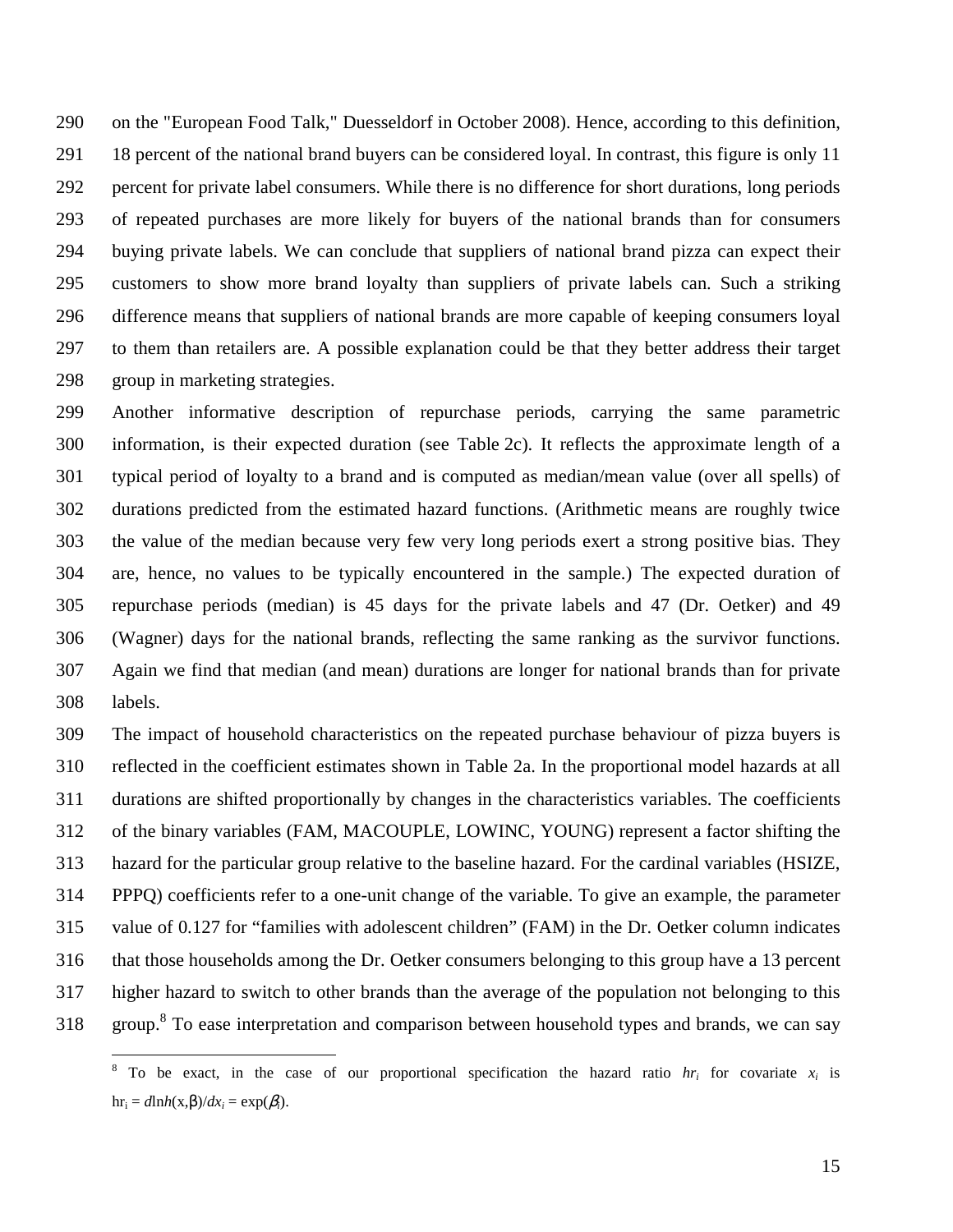319 that the higher a positive coefficient is, the higher is the tendency to switch brands and the lower 320 is loyalty to the brand originally patronized. That means in our example, among the buyers of Dr. 321 Oetker pizza, families with adolescent children are significantly less loyal to stick with this brand 322 than the average of the other households is.

323 Regarding our research objective, we can say that the estimated coefficients allow us to identify 324 differences between national brands and private labels in respect of the impact of household 325 characteristics on repurchase behaviour.<sup>9</sup> In clear contrast to the aforementioned national brand 326 buyers (Dr. Oetker), we find that among the private label buyers the "families with adolescent 327 children" (FAM) are more loyal (coefficient -0.115) to these brands than other household types. 328 Part of this effect is possibly due to the larger size of these households; the corresponding 329 variable (HSIZE) also has a significantly negative coefficient for private label buyers. This result 330 conforms with what Baltas and Doyle (1998) found for British tea consumers: larger households 331 have higher repurchase tendencies to buy private labels than smaller households, which led to 332 our third hypothesis. However, our study also finds such tendency for buyers of Wagner so that 333 we can not make a clear cut distinction between national brands and private labels regarding 334 loyalty behaviour based on household size.

335 Middle-aged couples/families without children (MACOUPLE) consuming either of the national 336 brands are more loyal to these brands than other households. These smaller households typically 337 above the age average may have found what meets their preferences and consequently reduced 338 brand switching. This also conforms with the only significant coefficient for the variable 339 YOUNG identifying households with a head below the age of 30. Among Dr. Oetker customers, 340 switches to other brands are significantly more likely for these households than for households 341 with heads above 30. In contrast, no significant effect of these household characteristics can be 342 established for consumers of private labels.

343 Regarding our second hypothesis, the household income, we specified a group below a monthly 344 net per capita income of 500 Euro (LOWINC), and while negative coefficient estimates 345 generally suggest higher repurchase tendencies of this group compared to better-off households, 346 only the coefficient for Dr. Oetker is significant. Among the households patronizing this 347 premium brand, the low-income segment is more likely to stick to it than other households. A

-

 $9$  The comparison is based on those 11 (out of 18) coefficients, which are significantly different from zero (Wald test, 10 percent significance level).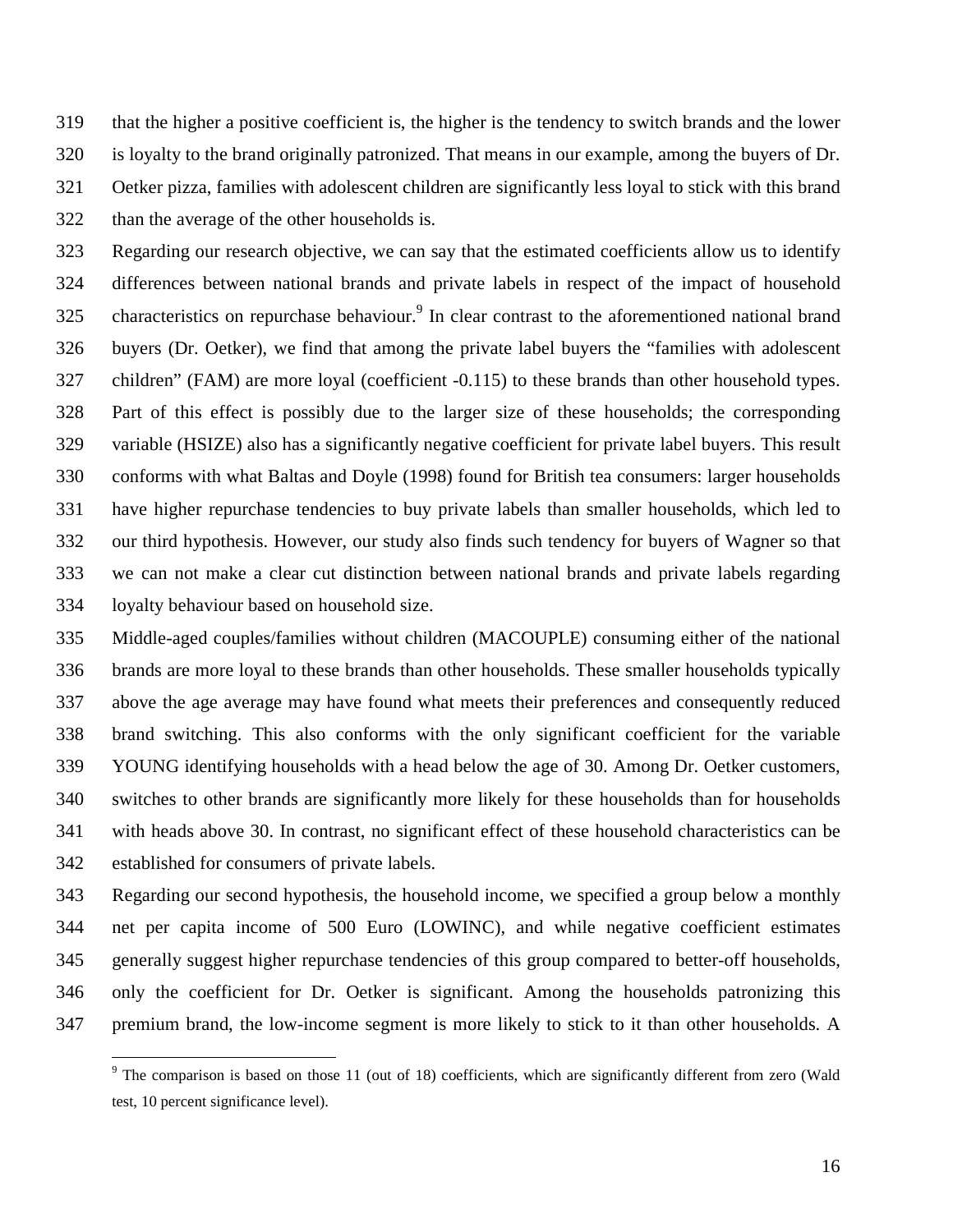348 possible explanation of this finding is that for low-income households selecting premium brands 349 is a conscious decision for a clearly preferred product while for part of the higher income 350 households, for which budget considerations concerning food play a smaller role, buying 351 premium brands may sometimes be more arbitrary, resulting from a less clear determination. 352 However, the group we consider here (low income national brand loyalists) is relatively small: 353 Baltas and Doyle (1998) find that preference of low income households for private labels relative 354 to national brands is higher than those of higher income households.

355 The only *behavioural* household characteristic considered here is the frequency of frozen pizza 356 purchases (PPPQ) (see H1). The coefficients show that the tendency to switch to other brands 357 significantly increases with increasing number of purchases per quarter. Each additional pizza 358 per quarter increases the hazard of ending a repurchase period on any given day by 2 percent for 359 Dr. Oetker, 4 percent for Wagner, and 6 percent for the private labels. In other words, frequent 360 buyers are less loyal to the brand they used to choose. A high purchase frequency reduces the 361 repurchase tendency even more among private label consumers than among national brand 362 consumers.

363 This last finding suggests the kind of implications for management that we can draw from our 364 results. For marketing of private labels it could mean that for large size packages the threat of 365 losing customers to national brands is particularly high. This has specific implications for pricing 366 these packages targeted at frequent consumers. Also if certain products are known to be 367 purchased typically by certain household types, the knowledge on type specific differences in 368 repurchase or brand switching tendencies can help to identify successful marketing strategies and 369 pricing considerations.

370

# 371 Summary and Outlook

372 This paper seeks to determine whether consumers consider private labels to be a "real" brand and 373 develop loyalty towards them. First of all, to understand what influences consumers' repurchase 374 behaviour toward a brand, we develop three hypotheses. We predict that frequent frozen pizza 375 buyers, larger household sizes, and households with lower income have a higher tendency to 376 repurchase private labels.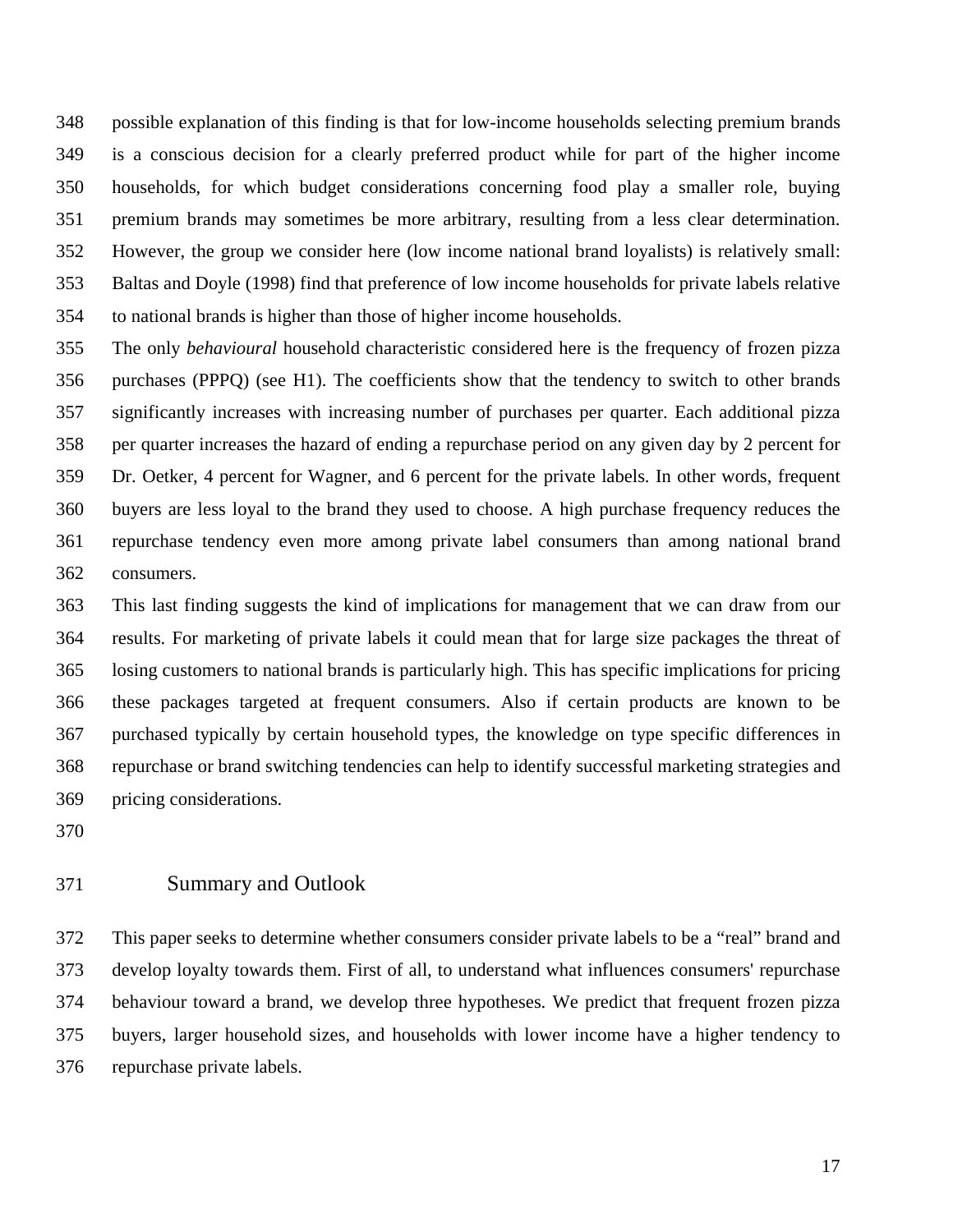377 To test these hypotheses, we use a panel data analysis on household food purchases over a four 378 year period to analyse the length of repurchase periods as an indicator of loyalty to national 379 brands and private labels of frozen pizza in Germany.

380 In sum, our results show significant differences between national brand and private label buyers. 381 First of all, we find that suppliers of national brands are more capable of keeping consumers 382 loyal to their brands than retailers are. Accordingly, we can say that private labels are not 383 considered as "real" brands as are national brands. In doing so, we recommend that retailers' 384 marketing strategies have to address their target group. If certain products are known to be 385 typically purchased by certain household types, the knowledge of type specific differences in 386 repurchase or brand switching tendencies can help to identify successful marketing strategies and 387 pricing considerations.

388 However, considering the term brand loyalty as a source of repeated behaviour for achieving 389 profit and growth is, perhaps, not enough to analyse the length of repurchase periods. As Jacoby 390 (1971) suggests, repurchase is a necessary condition of brand loyalty. But as defined in the 391 marketing literature, the term brand loyalty is not synonymous with a repurchase behaviour. 392 Some researchers (e.g. Day 1969; Jacoby and colleagues 1971, 1973, 1978; Dick and Basu 1994; 393 Oliver 1997, 1999) emphasize that brand loyalty is only one source of repeated purchasing 394 behaviour. It is important to consider consumers' purchasing pattern as well as their underlying 395 attitudes. Thus, brand loyalty includes both a behavioural (purchase) component, which results in 396 repeated purchases, and an attitudinal component, which results in a dispositional commitment to 397 a brand and associates a unique value to it. However, this attitudinal component of brand loyalty 398 can not be observed directly by using panel data. This might be a challenge for further research. 399 Our preliminary thoughts on this subject show that analyzing cross-buying effects or consumers' 400 tolerance towards price increases could be a possibility for future research. For example, if being 401 a repeated buyer of a pizza brand is found to have a significant impact on becoming a buyer of 402 frozen vegetables of the same brand, this could be interpreted as an indicator of loyalty towards 403 that brand. Likewise, a consumer who repeatedly buys the same brand while the price has 404 increased and/or the prices of other alternative brands have decreased can probably be regarded 405 as a loyal consumer.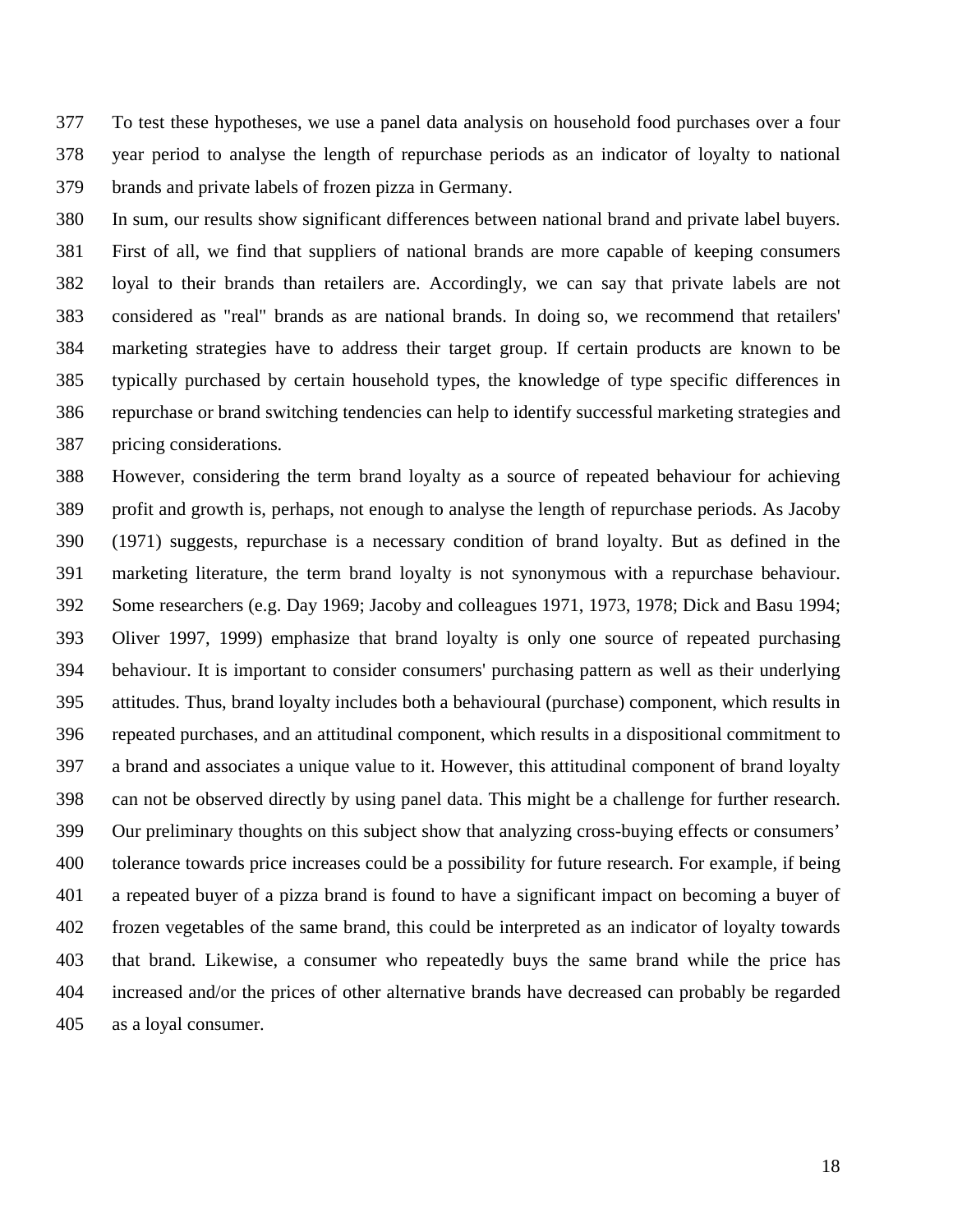# 406 References

| 407 | 1. Allenby, G. M. and Rossi, P. E. "Quality Perceptions and Asymmetric Switching        |
|-----|-----------------------------------------------------------------------------------------|
| 408 | Between Brands." Marketing Science 10 (1991): 185-204.                                  |
| 409 | 2. Assael, H. Consumer behavior and marketing action: Boston: MA: Kent                  |
| 410 | Publishing Company, 1984.                                                               |
| 411 | 3. Baltas, G. and Doyle, P. "An Empirical Analysis of Private Brand Demand              |
| 412 | Recognising Heterogeneous Preferences and Choice Dynamics". Journal of the              |
| 413 | Operational Research Society 49 (1998): 8, 790-798.                                     |
| 414 | 4. BVL (2008): Bundesverband des Deutschen Lebensmittelhandels e.V.                     |
| 415 | 5. http://www.lebensmittelhandel-                                                       |
| 416 | bvl.de/modules.php?name=Content&pa=showpage&pid=111&cid=22<br>retrieved                 |
| 417 | on Dec. 9, 2008.                                                                        |
| 418 | 6. Chiang, J. "A Simultaneous Approach to the Whether, What and How Much to             |
| 419 | Buy Questions." Marketing Science 10 (1991): 297-315.                                   |
| 420 | 7. Cleves, M., Gould, W., and Gutierrez, R. An Introduction to Survival Analysis        |
| 421 | Using STATA – Revised Edition. Stat Press Publication College Station, Texas,           |
| 422 | 2004.                                                                                   |
| 423 | 8. Day, G.S. "A two-dimensional concept of brand loyalty." Journal of advertising       |
| 424 | research 3 (1969), 29-35.                                                               |
| 425 | 9. Deutsches Tiefkühlinstitut. Tiefkühlkost im 10-Jahresvergleich 1997 / 2007,          |
| 426 | http://www.tiefkuehlkost.de/presse/meldungen/pm_2008_025_pizza/ retrieved on            |
| 427 | Dec. 9, 2008.                                                                           |
| 428 | 10. Dick, A. S. and Basu, K. "Customer Loyalty: Toward an Integrated Conceptual         |
| 429 | Framework." Journal of the Academy of Marketing Science. 22 (1994):2, 99-113.           |
| 430 | 11. Dölle, V. Konzepte und Positionierung der Handelsmarken. Bruhn, M. (Eds):           |
| 431 | Handelsmarken. 3. Edition, Stuttgart, 2001.                                             |
| 432 | 12. GfK Group. Description of the GfK-ConsumerScan panel retrieved from                 |
| 433 | http://www.gfk.com/ps_de/scan/index.en.html retrieved on Sep. 5, 2008.                  |
| 434 | 13. Gupta, S. and Chintagunta, P. K. "On Using Demographic Variables to Determine       |
| 435 | Segment Membership in Logit Mixture Models." Journal of Marketing Research              |
| 436 | 31 (1994): 128-136.                                                                     |
| 437 | 14. Hartl, J. "The Changing Consumer: Demanding but Predictable, International          |
| 438 | Food and Agribusiness." Management Review 9 (2006): 2, 88-93.                           |
| 439 | 15. Jacoby, J. "A model of multi-brand loyalty." Journal of Advertising Research        |
| 440 | $(1971): 25 - 30.$                                                                      |
| 441 | 16. Jacoby, J.; Kyner, D.B. "Brand Loyalty vs. Repeat Purchasing Behavior.",            |
| 442 | Journal of Marketing Research 1 (1973), 1-9.                                            |
| 443 | 17. Jacoby, J. and Chestnut, R. W. Brand Loyalty Measurement and Management.            |
| 444 | John Wiley & Sons, New York, 1978.                                                      |
| 445 | 18. Kalbfleisch, J.D. and Prentice, R.L. The statistical analysis of failure time data. |
| 446 | Hoboken, NJ: Wiley, 2002.                                                               |
| 447 | 19. Nieschlag, R., Dichtl, E., and Hörschgen, H.: Marketing. Berlin: Duncker und        |
| 448 | Humblot, 1994.                                                                          |
| 449 | 20. Oliver, R. L. Satisfaction: A Behavioural Perspective on the consumer. New          |
| 450 | York: McGraw-Hill International Editions, 1997.                                         |